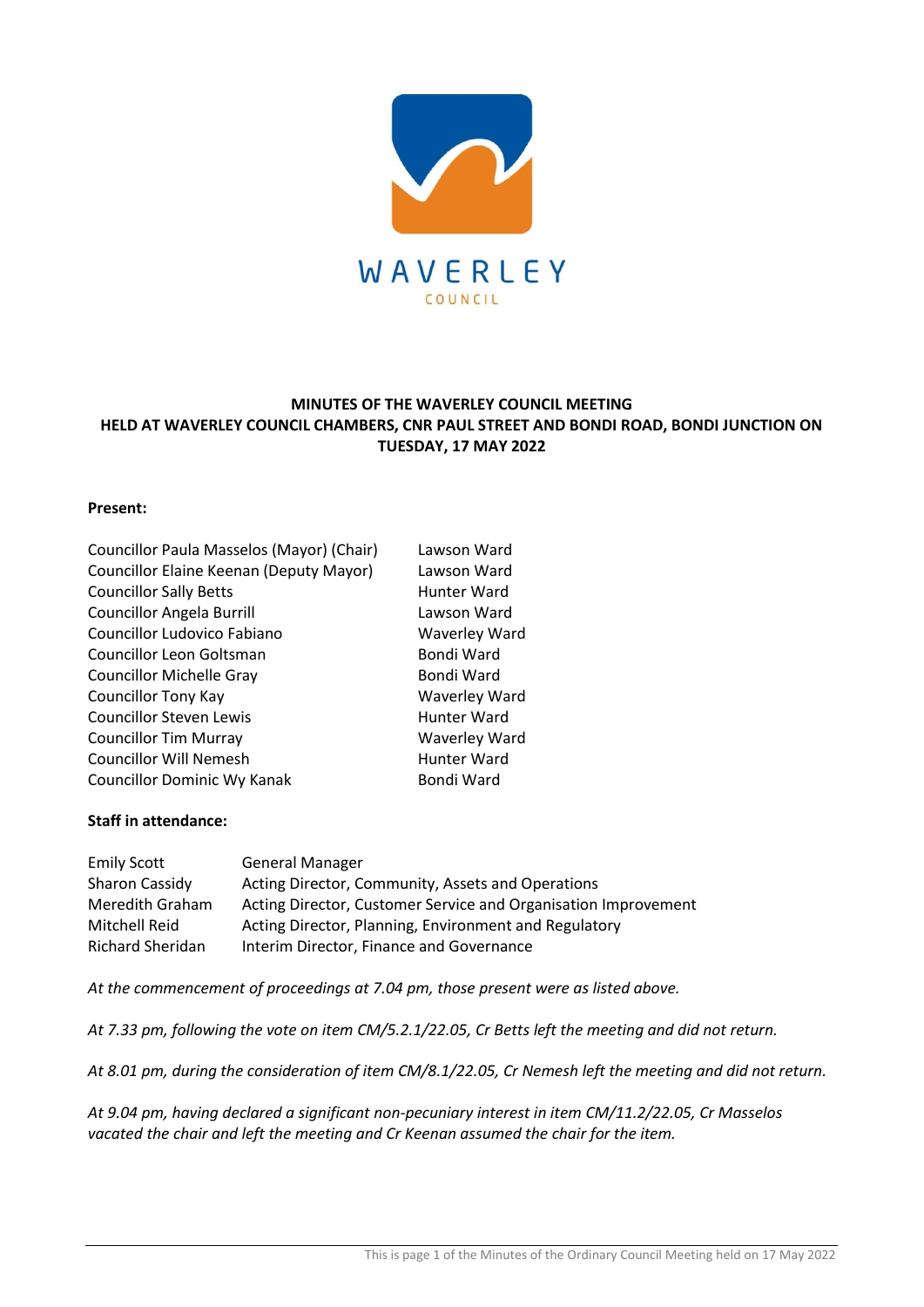# **PRAYER AND ACKNOWLEDGEMENT OF INDIGENOUS HERITAGE**

The General Manager read the following Opening Prayer:

*God, we pray for wisdom to govern with justice and equity. That we may see clearly and speak the truth and that we work together in harmony and mutual respect. May our actions demonstrate courage and leadership so that in all our works thy will be done. Amen.*

The Mayor read the following Acknowledgement of Indigenous Heritage:

*Waverley Council respectfully acknowledges our Indigenous heritage and recognises the ongoing Aboriginal traditional custodianship of the land which forms our Local Government Area.*

# **1. Apologies/Leaves of Absence**

There were no apologies.

# **2. Declarations of Pecuniary and Non-Pecuniary Interests**

The Chair called for declarations of interest and the following were received:

- 2.1 Cr Burrill declared a pecuniary interest in item CM/7.7/22.05 Voluntary Planning Agreement – 154 Ramsgate Avenue, North Bondi, and informed the meeting that she owns property in the street and will leave the meeting for the consideration and vote on this item.
- 2.2 Cr Burrill declared a significant non-pecuniary interest in item CM/7.8/22.05 Small Grants Program 2021-22 – Round 2 and informed the meeting that she is the organiser of Bondi Beach Playgroups and will leave the meeting for the consideration and vote on this item.
- 2.3 Cr Goltsman declared a significant non-pecuniary interest in item CM/7.8/22.05 Small Grants Program 2021-22 – Round 2 and informed the meeting that he is a volunteer with COA and will leave the meeting for the consideration and vote on this item.
- 2.4 Cr Goltsman declared a less than significant non-pecuniary interest in item CM/7.9/22.05 Sydney Water Refresh Vaucluse Diamond Bay Project – Review and Preliminary Submission and informed the meeting that he was a part of the consultation group.
- 2.5 Cr Masselos declared a significant non-pecuniary interest in item CM/11.2/22.05 CONFIDENTIAL REPORT – Bondi Pavilion Community Radio Station Licence and informed the meeting that she is interviewed every three weeks on Eastside Radio and will leave the meeting for the consideration and vote on this item.

# **3. Obituaries**

# Chris Bonney

*Council rose for a minute's silence for the souls of people generally who have died in our Local Government Area.*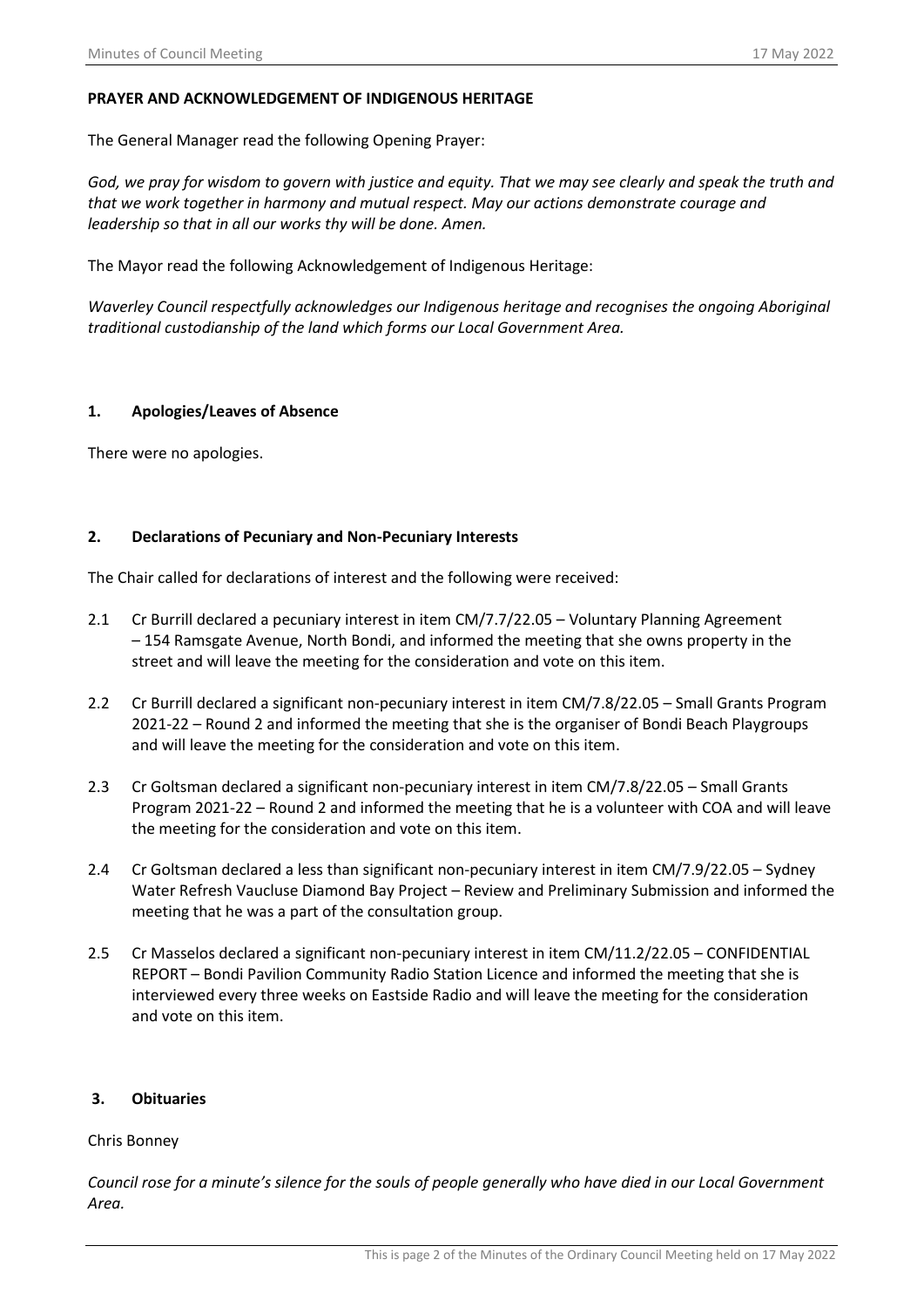# **4. Addresses by Members of the Public**

- 4.1 D Finnimore (on behalf of Bronte Surf Life Saving Club) CM/7.11/22.05 Bronte Surf Club and Community Facilities Building Upgrade – Project Update.
- 4.2 D Hui CM/7.11/22.05 Bronte Surf Club and Community Facilities Building Upgrade Project Update.
- 4.3 S Kenny CM/8.1/22.05 Queens Park Laneway Safety.

# **ITEMS BY EXCEPTION**

| <b>MOTION / UNANIMOUS DECISION</b> | Mover:              | Cr Masselos |
|------------------------------------|---------------------|-------------|
|                                    | Seconder: Cr Keenan |             |

That the recommendations for the following items be adopted as recommended in the business paper:

- CM/5.1/22.05 Confirmation of Minutes Council Meeting 12 April 2022.
- CM/7.2/22.05 Investment Portfolio Report April 2022.
- CM/7.3/22.05 Audit, Risk and Improvement Committee Annual Report 2021.
- CM/7.4/22.05 High Impact Event The Drop Live.
- CM/7.5/22.05 High Impact Event Diner en Blanc.
- CM/7.6/22.05 High Impact Events 2022-23.
- CM/7.9/22.05 Sydney Water Refresh Vaucluse Diamond Bay Project Review and Preliminary Submission.

# **5. Confirmation and Adoption of Minutes**

| CM/5.1/22.05                       | Confirmation of Minutes - Council Meeting - 12 April 2022 (SF21/6063) |                     |                    |
|------------------------------------|-----------------------------------------------------------------------|---------------------|--------------------|
| <b>MOTION / UNANIMOUS DECISION</b> |                                                                       | Seconder: Cr Keenan | Mover: Cr Masselos |

That the minutes of the Council meeting held on 12 April 2022 be received and noted, and that such minutes be confirmed as a true record of the proceedings of that meeting.

| CM/5.2/22.05                       | Adoption of Minutes - Waverley Traffic Committee Meeting - 28 April 2022<br>(SF21/6066) |                    |             |  |
|------------------------------------|-----------------------------------------------------------------------------------------|--------------------|-------------|--|
| <b>MOTION / UNANIMOUS DECISION</b> |                                                                                         | Mover:             | Cr Masselos |  |
|                                    |                                                                                         | Seconder: Cr Lewis |             |  |

That Part 1 of the minutes of the Waverley Traffic Committee meeting held on 28 April 2022 be received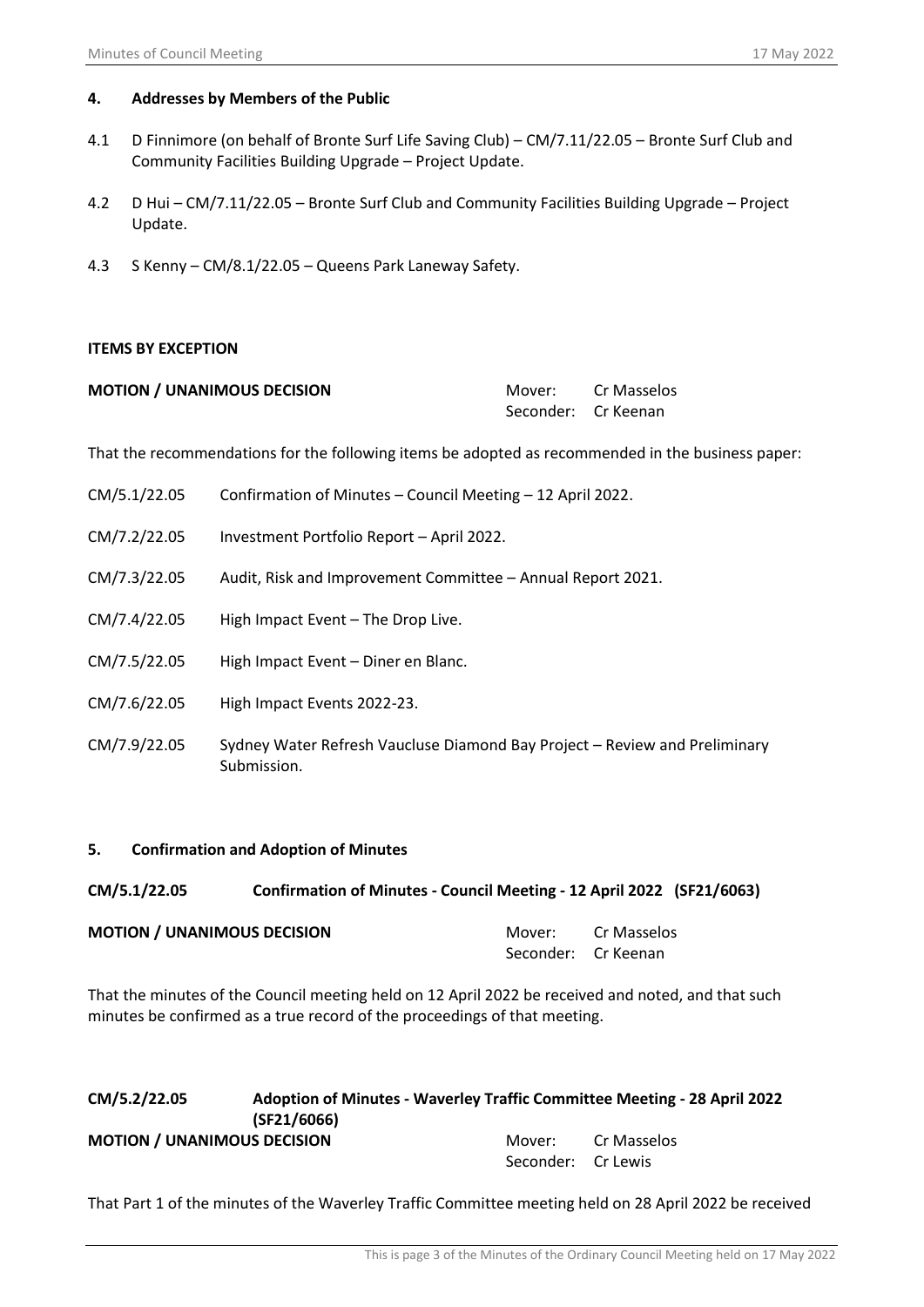and noted, and that the recommendations contained therein be adopted.

Save and except the following:

1. TC/C.01/22.04 – Birrell Street, Waverley – Cycleway.

And that this item be dealt with separately below.

# **CM/5.2.1/22.05 Adoption of Minutes - Waverley Traffic Committee Meeting - 28 April 2022 - TC/C.01/22.04 - Birrell Street, Waverley - Cycleway (A18/0579)**

*This item was saved and excepted by Cr Kay.*

| <b>MOTION / UNANIMOUS DECISION</b> | Mover: Cr Kay        |  |
|------------------------------------|----------------------|--|
|                                    | Seconder: Cr Burrill |  |

That Council adopts the Traffic Committee's recommendation subject to an amendment to clause 2(c) such that the recommendation now reads as follows:

That Council:

- 1. Does not adopt the Council Officer's Proposal.
- 2. Defers this item to undertake community consultation with respect to:
	- (a) Demand for the proposed Birrell Street cycleway.
	- (b) The draft route attached to the report.
	- (c) Other options for the cycleway, such as adding a further separated cycle lane on the westbound uphill section of Birrell Street between Tamarama Street and Henrietta Street.
	- (d) The intersection of Carrington Road and Birrell Street being further investigated as to safety and impacts on traffic flow.
- 3. Works with Transport for NSW to review the associated line markings, including line markings within the Traffic Control Signal.

*Cr Wy Kanak was not present for the vote on this item.*

### **6. Mayoral Minutes**

| CM/6.1/22.05  | Walking to School - Safe Routes (A04/0668) |        |             |
|---------------|--------------------------------------------|--------|-------------|
| <b>MOTION</b> |                                            | Mover: | Cr Masselos |

That Council:

1. Notes that: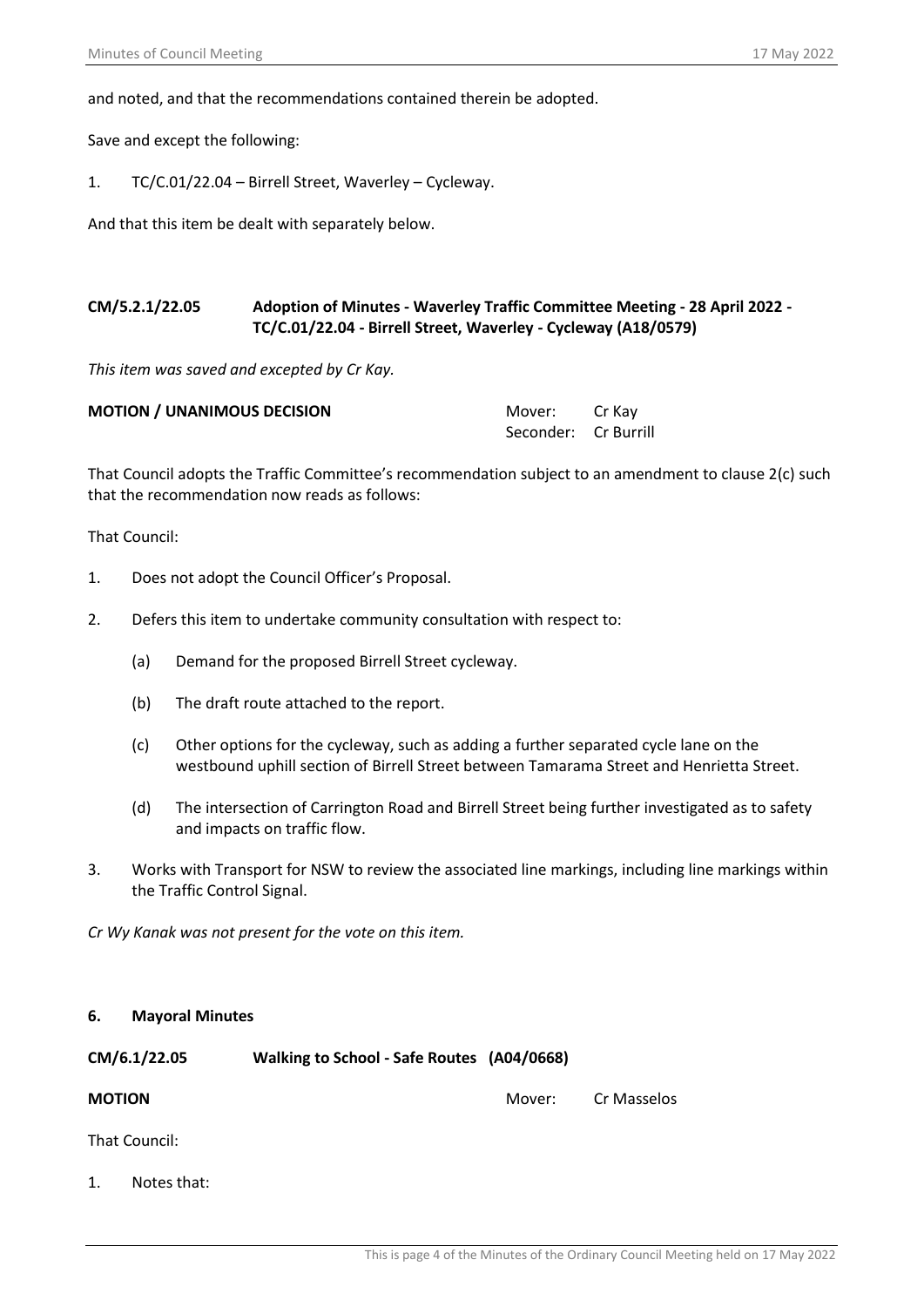- (a) Victoria Walks, an evidence-based health promotion charity, cites a dramatic decline in Australian school children walking to school since the 1970s, when 40% of children walked, in 1994 it was 24% and in 2021 it is thought to be as low as 15%.
- (b) The benefits of school students walking to school are significant, including improved physical and mental health, increased exercise, maintenance of healthy weight, improved confidence and independence in children, and reduced traffic congestion on roads.
- (c) Many schools in Waverley require students to cross busy main roads
- 2. Investigates:
	- (a) The establishment of a series of safe walking routes to schools.
	- (b) The types of safety and traffic signage to facilitate safely crossing busy streets and roads.
	- (c) The traffic speeds and any adjustments that may be required to facilitate safe walking routes.
	- (d) Consultation needs of key stakeholders, such as school principals, P&C associations, police and the broader community, and develops an outreach and community consultation strategy.
	- (e) A time frame that will ensure successful stakeholder buy-in and implementation.
	- (f) The required budget necessary for successful implementation and a funding source, including potential State and Federal grant funding.
- 3. Receives a report on the proposed Walking to School study addressing the identified elements in clause 2, the recommended project plan and required funding.

# **Background**

In a study in south-eastern Sweden, which has relatively high rates of active travel to school, 90% of girls and 67% of boys aged 7–9 years met the recommended number of steps per day (12,000 for girls and 15,000 for boys). In comparison, in Australia, 50% of girls and 32% of boys aged 5–8 meet the recommended number of steps. For more information and comparison between Australia and other countries, see the VicHealth report on *Active Travel, Children and Young People*.

A recent study of more than 12,000 Australian teenagers found they were much more likely to eat their recommended intake of fruit (41%) and vegetables (24%) per day than they were to get the recommended level of exercise (15%). This was particularly so for girls, with only 8% getting the 60 minutes moderate to vigorous physical activity recommended for teenagers, compared to 22% of boys (Morley 2012). Active travel is critical for exercise during teenage years and in the transition to adulthood, because as children grow older they get less exercise through play. Active travel tends to increase during teenage years and young adulthood, while other forms of exercise are declining.

Perhaps more surprising than the connection between walking and physical health is the evidence that walking to school is good for a child's educational development. A study of nearly 20,000 Danish children found that children who walked or cycled to school were able to concentrate much better than others for the first four hours of the day. Research in Washington DC found some correlation between the level of walkability and overall school performance.

Walking to school is not only good for a child's health and education, it helps them understand their world. As part of VicHealth's 'Streets Ahead' program, children at four schools in the Darebin area were asked to map their neighbourhood. Those who walked to school were better able to describe the area they lived in.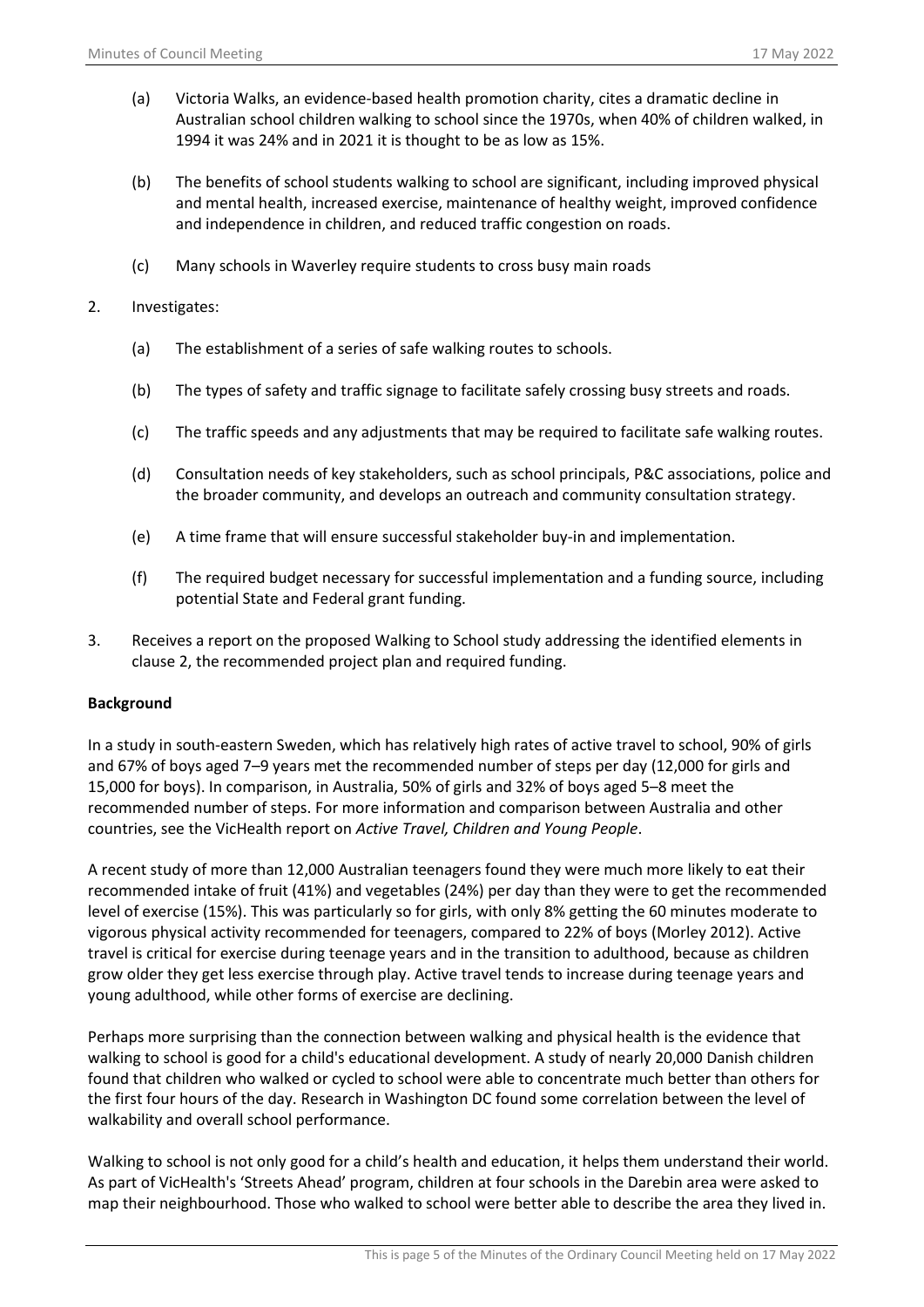Children who were driven drew their neighbourhood as a series of fragmented, abstract images (Streets Ahead 2008-2011, p. 20).

The capacity to walk in their neighbourhood is highly important to children's independent mobility and their general development. Patterns established during childhood tend to carry into adulthood. Those who take up healthy behaviours, such as walking, when they are young are more likely to continue these practices as adults. Children are more likely to walk if their parents walk—and parents are best placed to teach them to negotiate their neighbourhood safely. See the opinion piece below for more on the role of parents in encouraging their children to walk.

Council can further assist in the improvement of the health and safety of our Waverley school students by encouraging walking to school through the establishment of safe walking routes, associated signage, street and road speed adjustments, and support of parents and schools.

<https://www.smh.com.au/politics/federal/try-walking-and-talking-20100131-n6ec.html>

THE MOVER OF THE MOTION THEN ACCEPTED THE ADDITION OF A NEW CLAUSE 2(g).

THE MOTION AS AMENDED WAS THEN PUT AND DECLARED CARRIED UNANIMOUSLY.

# **UNANIMOUS DECISION**

- 1. Notes that:
	- (a) Victoria Walks, an evidence-based health promotion charity, cites a dramatic decline in Australian school children walking to school since the 1970s, when 40% of children walked, in 1994 it was 24% and in 2021 it is thought to be as low as 15%.
	- (b) The benefits of school students walking to school are significant, including improved physical and mental health, increased exercise, maintenance of healthy weight, improved confidence and independence in children, and reduced traffic congestion on roads.
	- (c) Many schools in Waverley require students to cross busy main roads
- 2. Investigates:
	- (a) The establishment of a series of safe walking routes to schools.
	- (b) The types of safety and traffic signage to facilitate safely crossing busy streets and roads.
	- (c) The traffic speeds and any adjustments that may be required to facilitate safe walking routes.
	- (d) Consultation needs of key stakeholders, such as school principals, P&C associations, police and the broader community, and develops an outreach and community consultation strategy.
	- (e) A time frame that will ensure successful stakeholder buy-in and implementation.
	- (f) The required budget necessary for successful implementation and a funding source, including potential State and Federal grant funding.
	- (g) Existing resources available through the NSW Government and other State and Territory governments.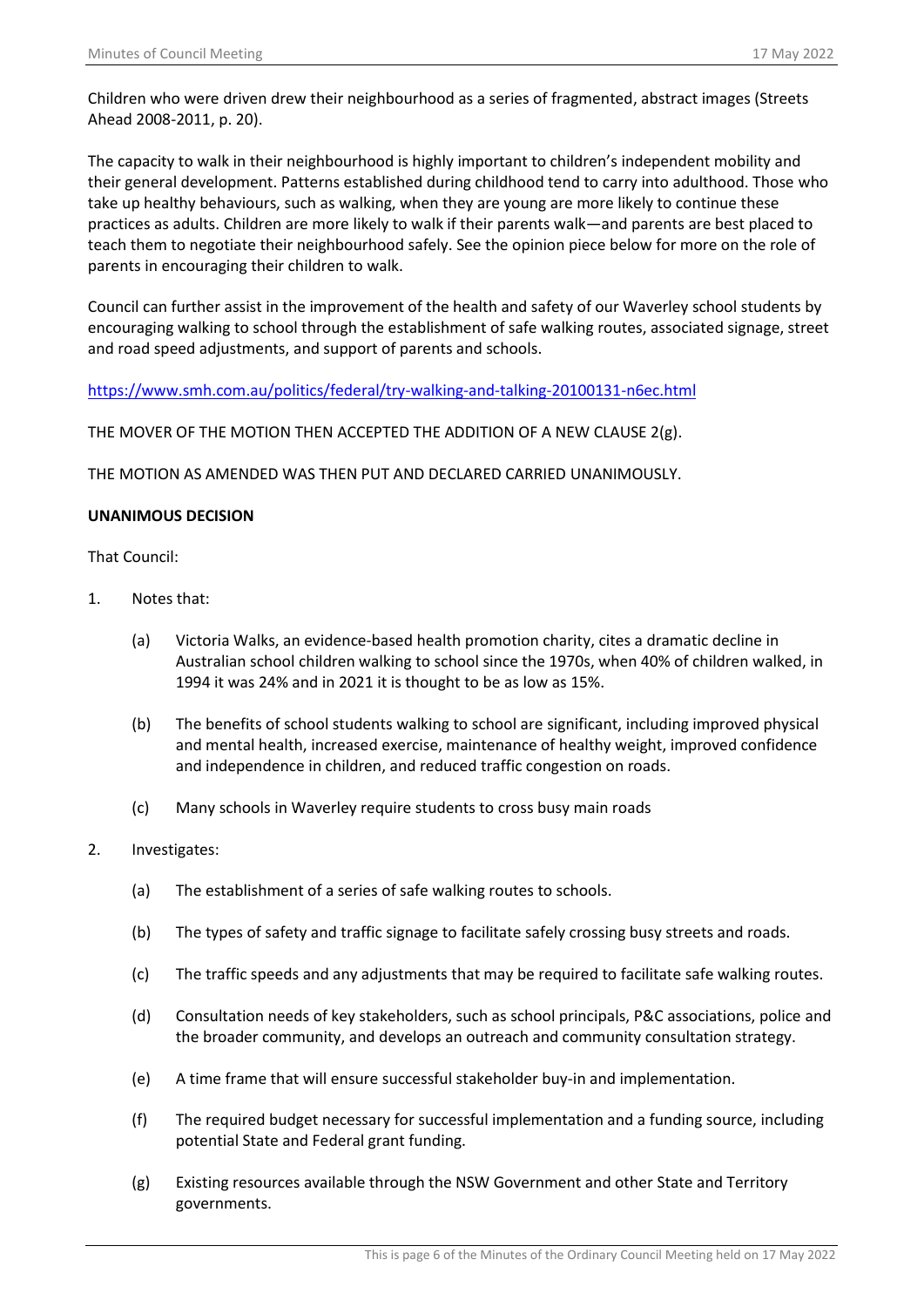3. Receives a report on the proposed Walking to School study addressing the identified elements in clause 2, the recommended project plan and required funding.

*Cr Betts was not present for the vote on this item.*

**7. Reports**

**CM/7.1/22.05 Quarterly Budget Review (Q3) - March 2022 (A03/0346)**

**MOTION / DECISION MOTION** / **DECISION** Seconder: Cr Keenan

That Council:

- 1. Notes that the Interim Director, Finance and Governance, as the responsible accounting officer, advises that the projected financial position of Council is satisfactory.
- 2. Adopts the variations to the 2021–22 Operating and Capital budgets in accordance with Attachments 1, 2 and 3 of the report.

*Crs Betts and Nemesh were not present for the vote on this item.*

# **CM/7.2/22.05 Investment Portfolio Report - April 2022 (A03/2211)**

| <b>MOTION / UNANIMOUS DECISION</b> | Mover:              | Cr Masselos |
|------------------------------------|---------------------|-------------|
|                                    | Seconder: Cr Keenan |             |

That Council:

- 1. Receives and notes the Investment Summary Report for April 2022 attached to the report.
- 2. Notes that the Interim Director, Finance and Governance, as the responsible accounting officer, advises that all investments have been made in accordance with the requirements of section 625 of the *Local Government Act 1993* and directions from the Minister for Local Government, including Ministerial Investment Orders, and Council's Investment Policy.

# **CM/7.3/22.05 Audit, Risk and Improvement Committee - Annual Report 2021 (SF21/5557)**

| <b>MOTION / UNANIMOUS DECISION</b> |                     | Mover: Cr Masselos |
|------------------------------------|---------------------|--------------------|
|                                    | Seconder: Cr Keenan |                    |

That Council receives and notes the Audit, Risk and Improvement Committee's Annual Report to Council for 2021 attached to the report.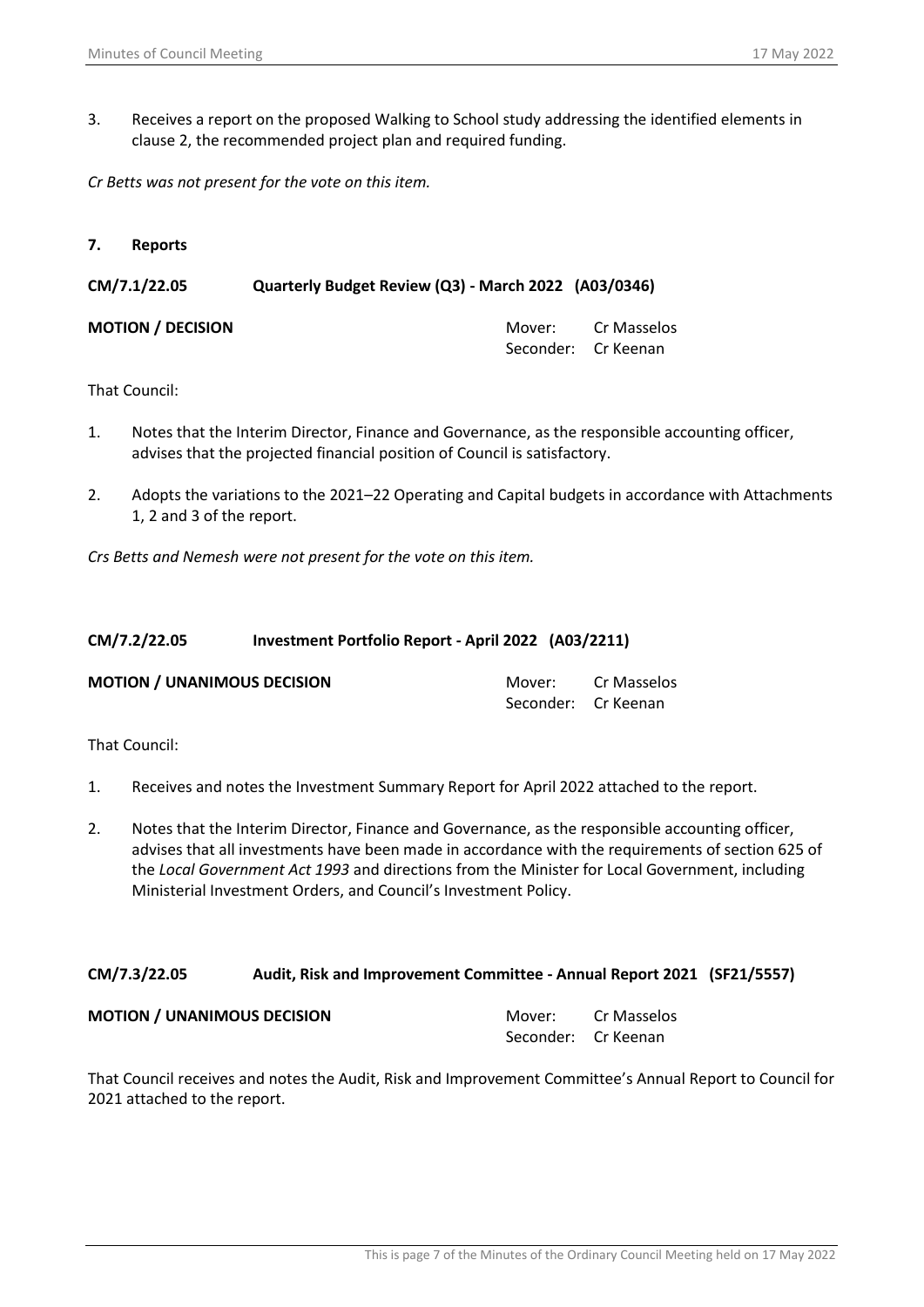# **CM/7.4/22.05 High Impact Event - The Drop Live (A22/0117)**

# **MOTION / UNANIMOUS DECISION**  Mover: Cr Masselos

Seconder: Cr Keenan

That Council:

- 1. Approves The Drop Live event at south Bondi Park and Beach on Saturday, 1, 8 or 15 October 2022 pending the availability of the headline act.
- 2. Approves the High Impact event fee of \$63,776 excluding GST.
- 3. Authorises the General Manager, or delegated representative, to complete negotiations and execute a licence agreement with The Drop Live.

# **CM/7.5/22.05 High Impact Event - Diner en Blanc (A22/0117)**

| <b>MOTION / UNANIMOUS DECISION</b> | Mover:              | Cr Masselos |
|------------------------------------|---------------------|-------------|
|                                    | Seconder: Cr Keenan |             |

That Council:

- 1. Approves the Diner en Blanc event at Bondi Beach on Saturday, 12 November 2022.
- 2. Approves the High Impact event fee of \$32,411 excluding GST.
- 3. Authorises the General Manager, or delegated representative, to complete negotiations and execute a licence agreement with Diner en Blanc.

# **CM/7.6/22.05 High Impact Events 2022-23 (A22/0117)**

| <b>MOTION / UNANIMOUS DECISION</b> | Mover:              | Cr Masselos |
|------------------------------------|---------------------|-------------|
|                                    | Seconder: Cr Keenan |             |

- 1. Approves the following program of High Impact 2 events scheduled for the period 1 July 2022 to 30 June 2023:
	- (a) Bondi Festival (including extended tenure of Ferris wheel).
	- (b) City2Surf and Council Marquee Program.
	- (c) Festival of the Winds.
	- (d) The Drop Live.
	- (e) Sculpture by the Sea.
	- (f) Head On Photo Festival.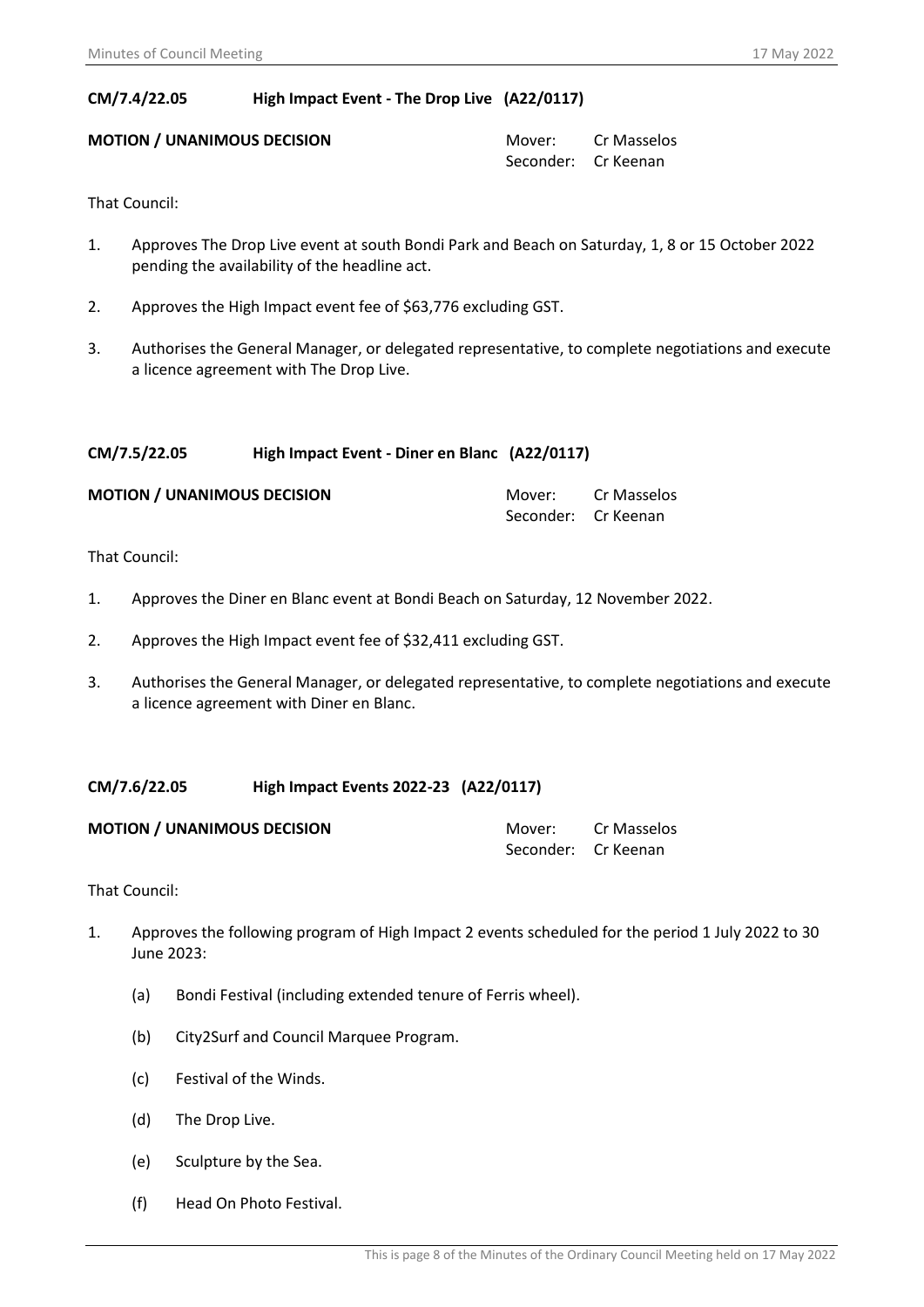- (g) Diner en Blanc.
- (h) Dudley Page New Year's Eve.
- (i) Summer of Surf Series.
- (j) Nutri Grain Ironperson Series (subject to confirmation).
- (k) Outdoor Cinema (venue to be confirmed).
- (l) Latin American Festival.
- (m) Sydney WorldPride Bondi Beach Party (2023 only).
- (n) Ocean Lovers Festival.
- (o) North Bondi RSL ANZAC Day Dawn Service Ceremony.
- 2. Notes the following High Impact 1 and Medium Impact events that are included in the annual calendar of events:
	- (a) Flickerfest (previously High Impact 2, now High Impact 1).
	- (b) Bondi Blitz (previously High Impact 2, now Medium Impact 1).
	- (c) Carols by the Sea (previously High Impact 2, now Medium Impact 1).
	- (d) Bondi to Bronte Swim (previously High Impact 2, now Medium Impact 1).
	- (e) Global Table (previously High Impact 2, now Medium Impact 1).
- 3. Notes that all scheduled High Impact events outlined in Attachment 1 of the report are required to submit a COVID-19 Safety Plan and comply with Council's Events Policy and Event Management Guidelines.
- 4. Authorises the General Manager, or delegated representative, to finalise and execute licence agreements with event organisers as necessary and as noted in the 2022–23 program.

# **CM/7.7/22.05 Voluntary Planning Agreement - 154 Ramsgate Avenue, North Bondi (SF22/1000)**

*Cr Burrill declared a pecuniary interest in this item and informed the meeting that she owns property in the street. Cr Burrill was not present at, or in sight of, the meeting for the consideration and vote on this item.*

| <b>MOTION / DECISION</b> | Mover: Cr Lewis     |  |
|--------------------------|---------------------|--|
|                          | Seconder: Cr Murray |  |

That Council:

1. Endorses the draft planning agreement attached to the report applying to land at 154 Ramsgate Avenue, North Bondi, offering a total monetary contribution of \$260,862, with \$195,646.50 (75%) to be allocated to Bondi Park works, including upgrades to Biddigal Reserve, sea walls and/or the ocean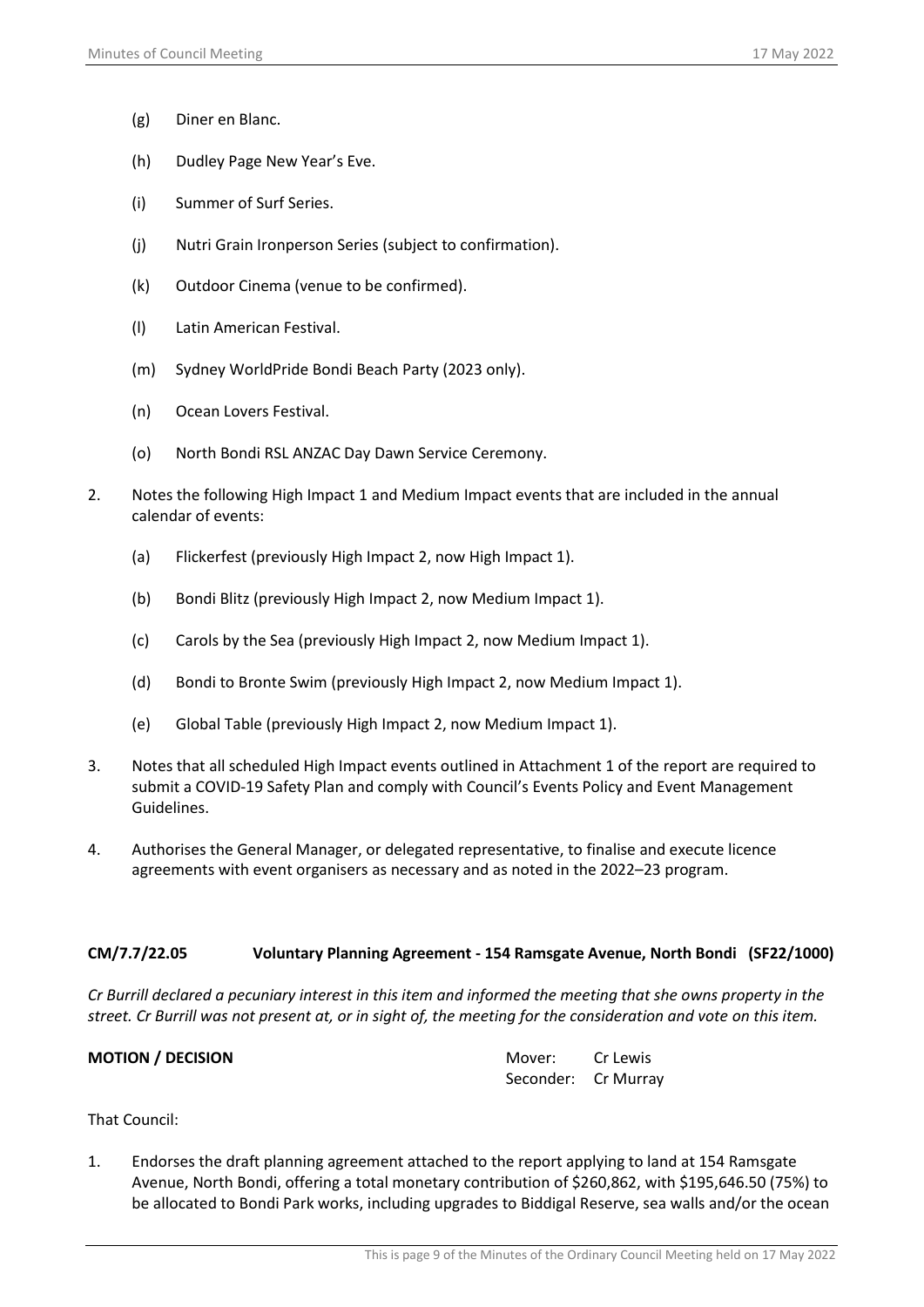pools, and \$65,215.50 (25%) to be allocated to the Waverley Affordable Housing Program (25%) in accordance with Council's Planning Agreement Policy.

2. Authorises the Mayor and General Manager to sign and execute the agreement and affix the Council seal to the documentation.

## **Division**

**For the Motion:** Crs Goltsman, Gray, Kay, Lewis, Masselos and Murray. **Against the Motion:** Crs Fabiano, Keenan and Wy Kanak.

*Crs Betts and Nemesh were not present for the vote on this item.*

# **CM/7.8/22.05 Small Grants Program 2021-22 - Round 2 (A21/0468)**

*Cr Burrill declared a significant non-pecuniary interest in this item and informed the meeting that she is the organiser of Bondi Beach Playgroups. Cr Burrill was not present at, or in sight of, the meeting for the consideration and vote on this item.*

*Cr Goltsman declared a significant non-pecuniary interest in this item and informed the meeting that he is a volunteer with COA. Cr Goltsman was not present at, or in sight of, the meeting for the consideration and vote.*

**MOTION / UNANIMOUS DECISION** Mover: Cr Gray

Seconder: Cr Wy Kanak

That Council, under the Small Grants Program 2021–22 (Round 2), grants \$43,938 to the individuals and organisations as recommended in Table 1 of the report, subject to any conditions specified in Attachment 1 of the report.

*Crs Betts and Nemesh were not present for the vote on this item.*

# **CM/7.9/22.05 Sydney Water Refresh Vaucluse Diamond Bay Project - Review and Preliminary Submission (A22/0135)**

*Cr Goltsman declared a less than significant non-pecuniary interest in this item and informed the meeting that he was part of the consultation group.*

| <b>MOTION / UNANIMOUS DECISION</b> |                     | Mover: Cr Masselos |
|------------------------------------|---------------------|--------------------|
|                                    | Seconder: Cr Keenan |                    |

- 1. Continues to support the overall project aim to capture untreated wastewater entering the ocean from the Diamond Bay and Eastern Reserve ocean outfalls by redirecting wastewater flow to the Bondi Wastewater Treatment Plant.
- 2. Notes the preliminary submission to Sydney Water attached to the report (Attachment 1) on the proposed infrastructure works at Eastern Reserve with recommendations to mitigate the landscape character and visual impacts and address the park user and residential amenity concerns of the project, as outlined in the report.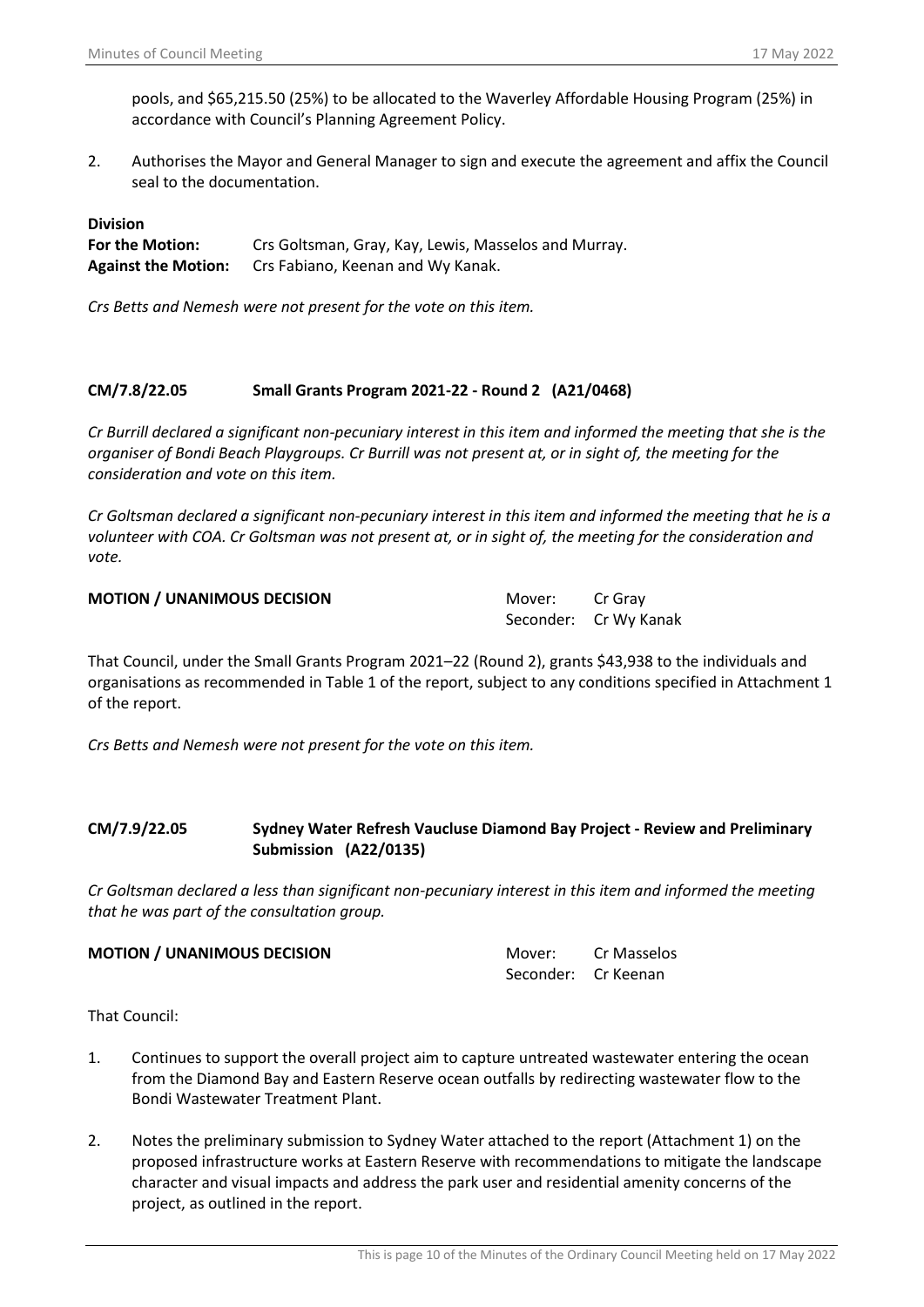- 3. Seeks clarification as Trust Manager of Eastern Reserve from Crown Lands on the approvals pathway for Sydney Water infrastructure development and operations within the Crown Land Reserve.
- 4. Continues to engage with Sydney Water on the project to ensure the project impacts are suitably mitigated to achieve the best landscape, environmental and residential amenity outcomes are achieved within the scope of the project.

| CM/7.10/22.05 | <b>Curlewis Street Streetscape and Cycleway Upgrade - Community Consultation</b><br>(SF20/3091) |        |                       |  |
|---------------|-------------------------------------------------------------------------------------------------|--------|-----------------------|--|
| <b>MOTION</b> |                                                                                                 | Mover: | Cr Grav               |  |
|               |                                                                                                 |        | Seconder: Cr Wy Kanak |  |

That Council:

- 1. Approves and publicly exhibits for 28 days the Curlewis Street Streetscape and Cycleway Upgrade concept design attached to the report.
- 2. Notes that the community consultation report will be circulated to Councillors following the exhibition period with an update on the revised concept design, in accordance with Step 5 of the Councillor Engagement Process for Capital Works Projects.
- 3. Notes that traffic-related design elements will be presented to the Waverley Traffic Committee for review, with subsequent consideration by Council.
- 4. Notes that Transport for NSW has granted Council \$165,000 in funding to develop the design and a further \$835,000 for the construction of the cycleway.
- 5. Notes that officers have applied to Transport for NSW for an additional \$2,000,000 grant funding for the construction of the cycleway.

THE MOVER OF THE MOTION THEN ACCEPTED AN AMENDMENT TO CLAUSE 1.

THE MOTION AS AMENDED WAS THEN PUT AND DECLARED CARRIED UNANIMOUSLY.

# **UNANIMOUS DECISION**

- 1. Approves the Curlewis Street Streetscape and Cycleway Upgrade concept design attached to the report for 28 days' public exhibition.
- 2. Notes that the community consultation report will be circulated to Councillors following the exhibition period with an update on the revised concept design, in accordance with Step 5 of the Councillor Engagement Process for Capital Works Projects.
- 3. Notes that traffic-related design elements will be presented to the Waverley Traffic Committee for review, with subsequent consideration by Council.
- 4. Notes that Transport for NSW has granted Council \$165,000 in funding to develop the design and a further \$835,000 for the construction of the cycleway.
- 5. Notes that officers have applied to Transport for NSW for an additional \$2,000,000 grant funding for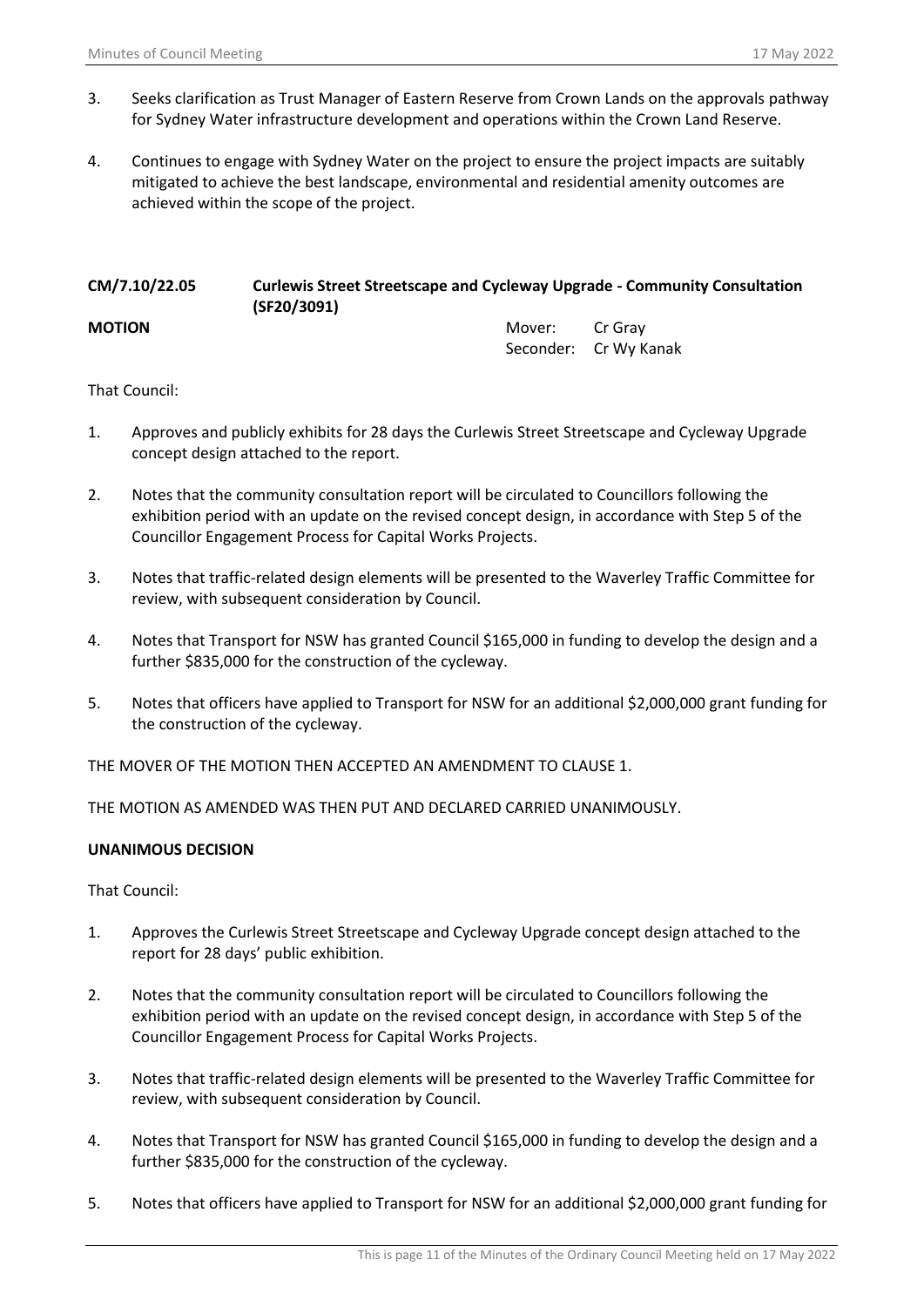the construction of the cycleway.

*Crs Betts and Nemesh were not present for the vote on this item.*

# **CM/7.11/22.05 Bronte Surf Club and Community Facilities Building Upgrade - Project Update (A20/0329)**

**MOTION MOTION MOTION** Seconder: Cr Keenan

# That Council:

- 1. Notes that the Public Private Partnership design process for the Bronte Surf Club and Community Facilities Building Upgrade has been paused with Bronte Surf Life Saving Club in line with the processes detailed in the Probity Guidelines for Capital Project Partnerships.
- 2. Notes the process the Public Private Partnership Project Control Group and Project Executive Group have followed to terminate the contract with the previous architect and progress to updating the Heads of Agreement.
- 3. Notes the outcomes of the stakeholder and community consultation undertaken by Bronte Surf Life Saving Club and detailed in the Engagement Report attached to the report (Attachment 3).
- 4. Notes that the Project Control Group will work to resolve issues raised through community consultation in the detailed design phase of the project.
- 5. Notes that Council officers will continue to investigate step-free access from the northern section of Bronte Park as a priority action from the Bronte Park Plan of Management.
- 6. Endorses the concept design prepared by Bronte Surf Life Saving Club attached to the report (Attachments 1 and 2) and proceeds to lodge a development application.
- 7. Authorises the General Manager negotiate an updated Heads of Agreement between Council and the Club, with the agreement (including revised funding proposal) to be reported to Council for endorsement prior to execution.
- 8. Notes that, under section 55(3)(m) of the *Local Government Act 1993*, Council is not required to invite tenders before entering into a contract if it has entered into a Public Private Partnership.
- 9. Authorises the General Manager to negotiate directly with Philip Leamon and Associates for head consultant services for the design documentation for the Bronte Surf Club and Community Facilities Building Upgrade.
- 10. Notes that any contract resulting from the direct negotiations will be between Council and Bronte Surf Club and jointly, and Philip Leamon and Associates.

THE MOVER OF THE MOTION THEN ACCEPTED THE ADDITION OF NEW CLAUSES 3, 7 AND 13 AND AMENDMENTS TO CLAUSES 1 AND 8.

THE MOTION AS AMENDED WAS THEN PUT AND DECLARED CARRIED.

### **DECISION**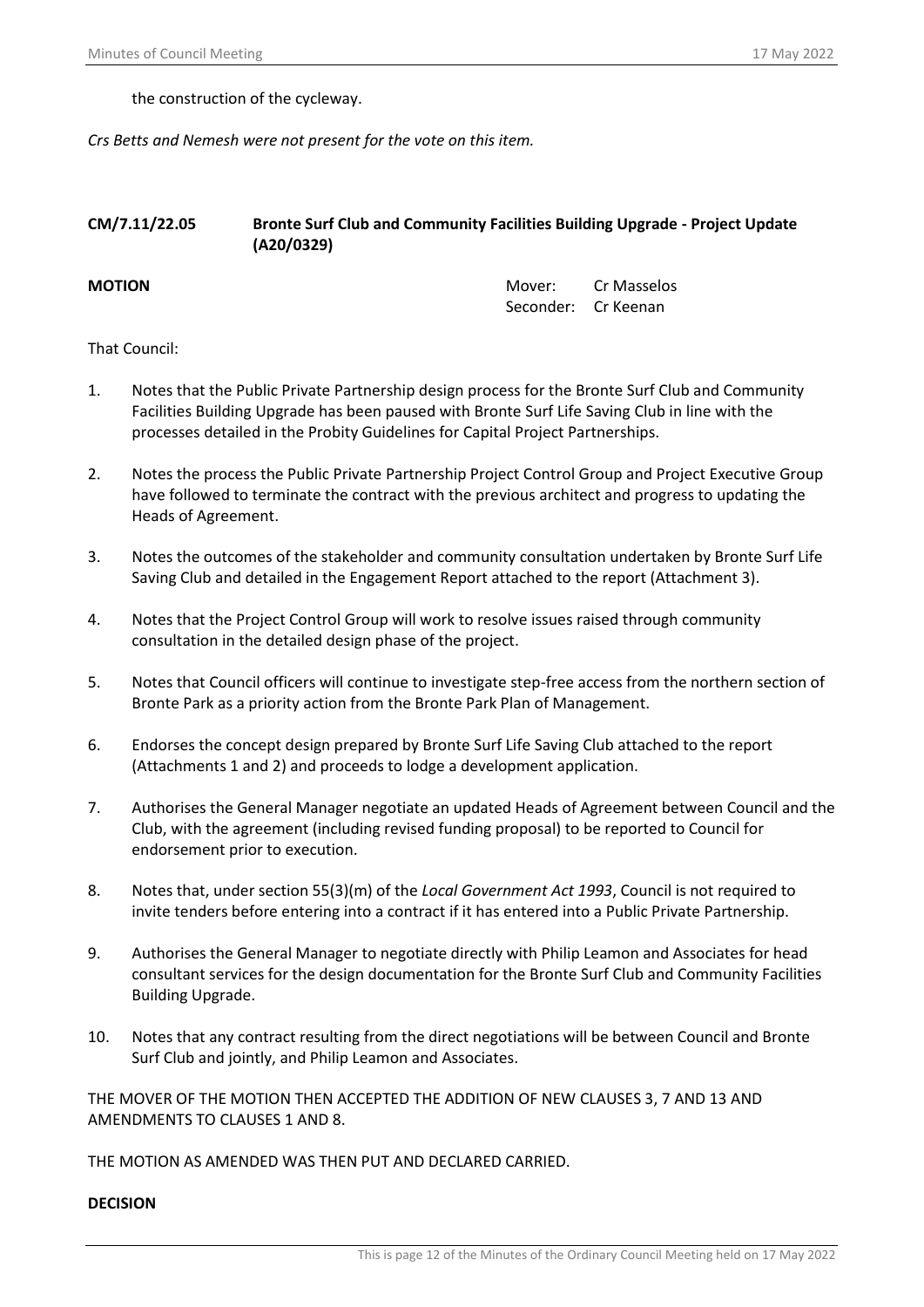# That Council:

- 1. Notes that the Public Private Partnership design process for the Bronte Surf Club and Community Facilities Building Upgrade has been paused with Bronte Surf Life Saving Club in line with the processes detailed in the Probity Guidelines for Capital Project Partnerships, as agreement could not be reached on an agreed design.
- 2. Notes the process the Public Private Partnership Project Control Group and Project Executive Group have followed to terminate the contract with the previous architect and progress to updating the Heads of Agreement.
- 3. Notes that Bronte Surf Life Saving Club has worked with architects to develop an alternative concept design that meets the Club's needs and responds to community feedback.
- 4. Notes the outcomes of the stakeholder and community consultation undertaken by Bronte Surf Life Saving Club and detailed in the Engagement Report attached to the report (Attachment 3).
- 5. Notes that the Project Control Group will work to resolve issues raised through community consultation in the detailed design phase of the project.
- 6. Notes that Council officers will continue to investigate step-free access from the northern section of Bronte Park as a priority action from the Bronte Park Plan of Management.
- 7. Notes that Council's additional contribution in option 4 is up to \$2.9 million.
- 8. Endorses the concept design (Option 4) prepared by Bronte Surf Life Saving Club attached to the report (Attachments 1 and 2) and proceeds to lodge a development application.
- 9. Authorises the General Manager negotiate an updated Heads of Agreement between Council and the Club, with the agreement (including revised funding proposal) to be reported to Council for endorsement prior to execution.
- 10. Notes that, under section 55(3)(m) of the *Local Government Act 1993*, Council is not required to invite tenders before entering into a contract if it has entered into a Public Private Partnership.
- 11. Authorises the General Manager to negotiate directly with Philip Leamon and Associates for head consultant services for the design documentation for the Bronte Surf Club and Community Facilities Building Upgrade.
- 12. Notes that any contract resulting from the direct negotiations will be between Council and Bronte Surf Club and jointly, and Philip Leamon and Associates.
- 13. Notes that the design prepared for development application (DA) will be presented at a Councillor briefing followed by a report to Council prior to DA lodgement planned for September 2022.

*Crs Betts and Nemesh were not present for the vote on this item.*

*Cr Wy Kanak requested that his vote against the motion be recorded in the minutes.*

*D Finnimore (on behalf of Bronte Surf Life Saving Club) and D Hui addressed the meeting.*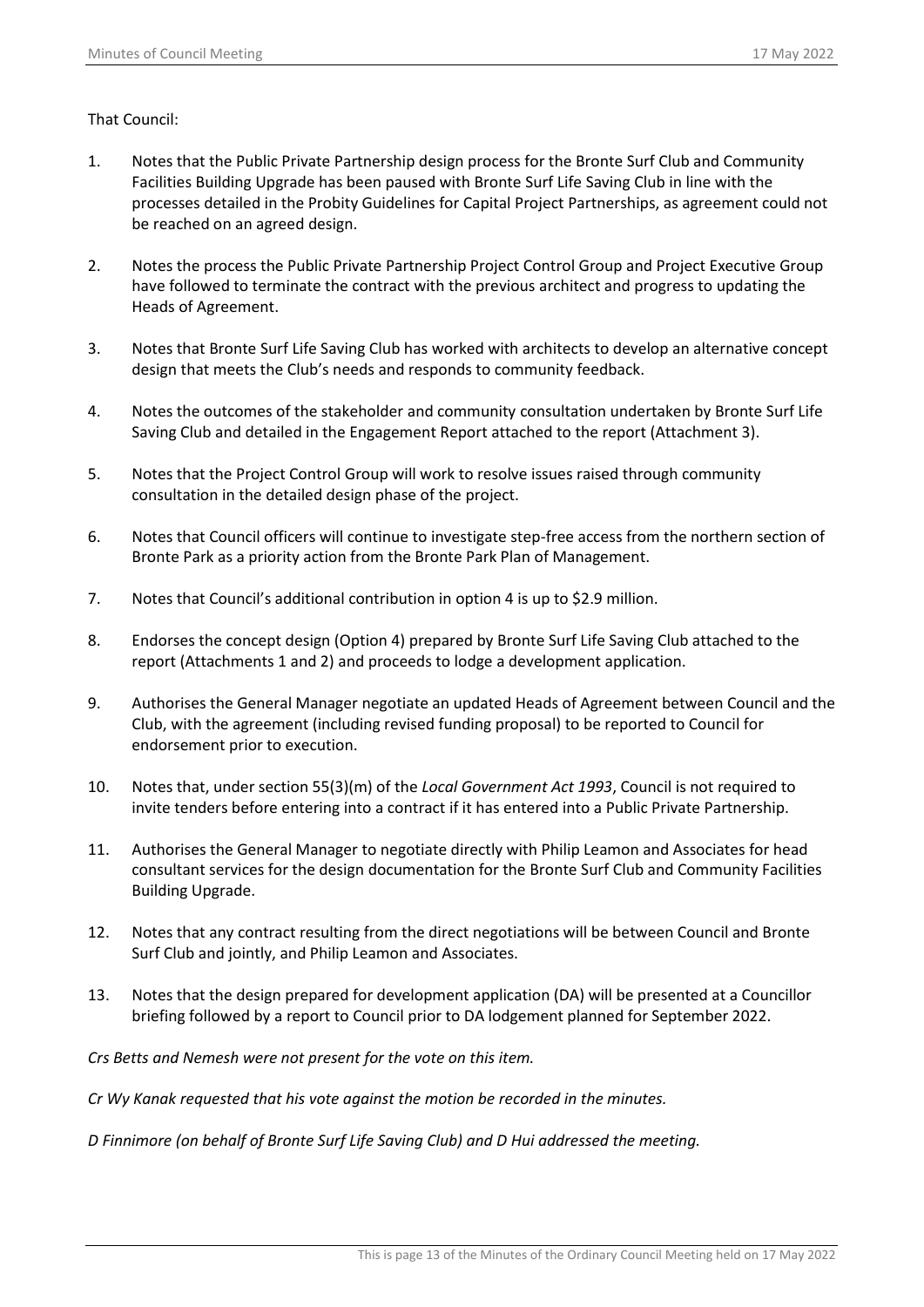# **CM/7.12/22.05 Charing Cross Streetscape Upgrade - Project Update (A18/0541)**

**MOTION MOTION MOTION** Seconder: Cr Keenan

That Council:

- 1. Progresses Option 3 for the Charing Street Streetscape Upgrade to detailed design, noting the following key items will be addressed in development of the design as appropriate:
	- (a) Selection of tree species to vary and consider the heritage status of building façades.
	- (b) Completion of a posted awning review to inform locations of trees and street furniture items in detailed design.
	- (c) Undertake an options analysis on materiality interpretations to acknowledge the original kerb alignment within the widened footpath.
	- (d) Undertake an options analysis on appropriate lighting, hanging baskets and street furniture in the detailed design.
- 2. Engages with members of the community during detailed design development, including those from the Charing Cross Precinct that have shown significant interest in the project.

THE MOVER OF THE MOTION THEN ACCEPTED THE ADDITION OF A NEW CLAUSE 3.

THE MOTION AS AMENDED WAS THEN PUT AND DECLARED CARRIED UNANIMOUSLY.

# **UNANIMOUS DECISION**

That Council:

- 1. Progresses Option 3 for the Charing Street Streetscape Upgrade to detailed design, noting the following key items will be addressed in development of the design as appropriate:
	- (a) Selection of tree species to vary and consider the heritage status of building façades.
	- (b) Completion of a posted awning review to inform locations of trees and street furniture items in detailed design.
	- (c) Undertake an options analysis on materiality interpretations to acknowledge the original kerb alignment within the widened footpath.
	- (d) Undertake an options analysis on appropriate lighting, hanging baskets and street furniture in the detailed design.
- 2. Engages with members of the community during detailed design development, including those from the Charing Cross Precinct that have shown significant interest in the project.
- 3. Receives a further report indicating final draft design for consideration and endorsement.

*Crs Betts and Nemesh were not present for the vote on this item.*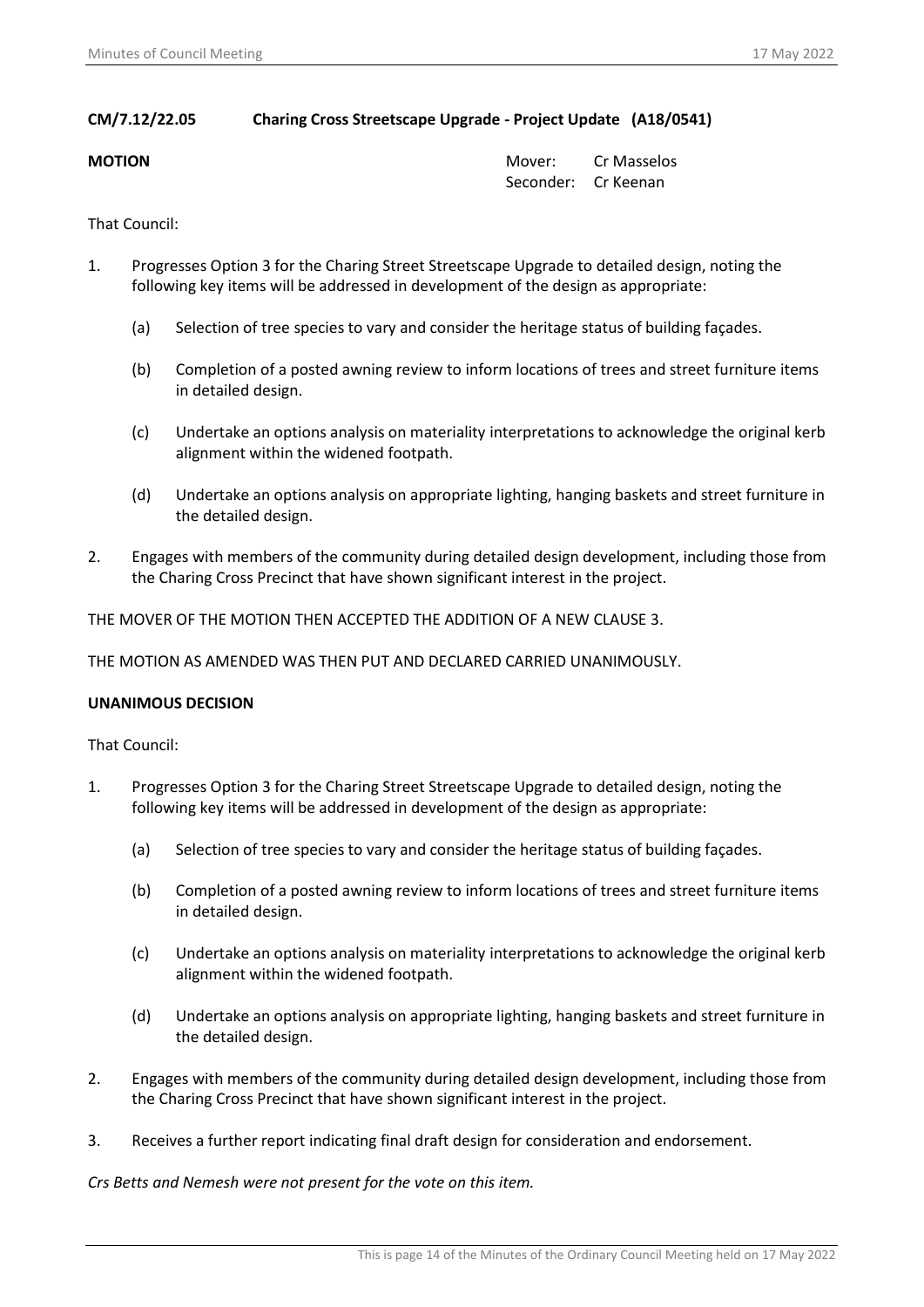# **8. Notices of Motions**

# **CM/8.1/22.05 Queens Park Laneway Safety (A22/0153)**

**MOTION MOTION** Seconder: Cr Kay

That Council:

- 1. As a precursor to investigating a program of changes to laneways across Waverley, investigate measures to reduce vehicle speed and volumes, as well as improving the safety of pedestrians, in the laneways of Queens Park such as:
	- (a) Introducing speed limiting devices, including raised thresholds and different surface treatments of the lane.
	- (b) Introducing 10 km/h shared zones.
- 2. Uses Alt Lane, Queens Park, to trial the recommended changes from the above investigation following community consultation, a Councillor briefing, and then a report to the Waverley Traffic Committee.
- 3. Notes that speed and volume counts are currently underway in Alt Lane.
- 4. Alerts the NSW Police to the unsafe speeding and illegal 'wrong way' vehicular movement alleged to be occurring in Alt Lane.
- 5. Conducts an education program about the Street Play program for residents whose properties adjoin laneways in Waverley.

THE MOVER OF THE MOTION THEN ACCEPTED AN AMENDMENT TO CLAUSE 4.

THE MOTION AS AMENDED WAS THEN PUT AND DECLARED CARRIED UNANIMOUSLY.

# **UNANIMOUS DECISION**

- 1. As a precursor to investigating a program of changes to laneways across Waverley, investigate measures to reduce vehicle speed and volumes, as well as improving the safety of pedestrians, in the laneways of Queens Park such as:
	- (a) Introducing speed limiting devices, including raised thresholds and different surface treatments of the lane.
	- (b) Introducing 10 km/h shared zones.
- 2. Uses Alt Lane, Queens Park, to trial the recommended changes from the above investigation following community consultation, a Councillor briefing, and then a report to the Waverley Traffic Committee.
- 3. Notes that speed and volume counts are currently underway in Alt Lane.
- 4. Alerts the NSW Police to the unsafe speeding and illegal 'wrong way' vehicular movement alleged to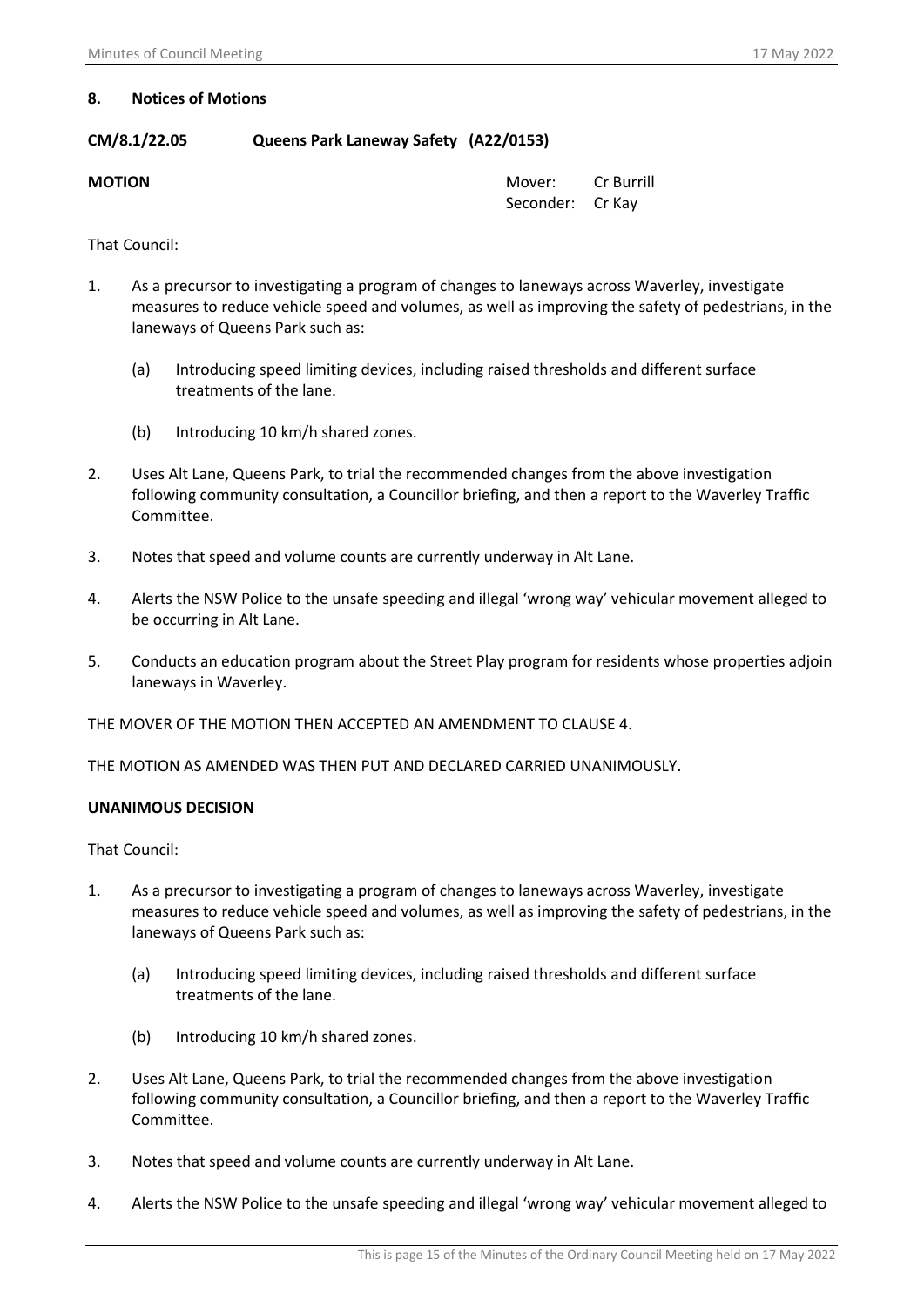be occurring in Alt Lane, and raises these matters for review at the next community precinct safety committee of the Eastern Suburbs Police Area Command.

5. Conducts an education program about the Street Play program for residents whose properties adjoin laneways in Waverley.

*Crs Betts and Nemesh were not present for the consideration and vote on this item.*

*S Kenny addressed the meeting.* 

| CM/8.2/22.05<br>Heritage Assessment - 34 and 40 Simpson Street and 152 Wellington Street, Bondi<br>Beach (A13/0619) |                               |            |  |
|---------------------------------------------------------------------------------------------------------------------|-------------------------------|------------|--|
|                                                                                                                     | Mover:<br>Seconder: Cr Keenan | Cr Fabiano |  |
|                                                                                                                     |                               |            |  |

That Council:

- 1. Notes that a request has been submitted by a local resident for Council to initiate an Interim Heritage Order for 40 Simpson Street, Bondi Beach.
- 2. Officers undertake a preliminary heritage assessment of 34 and 40 Simpson Street and 152 Wellington Street, Bondi Beach, to ascertain the heritage significance of these buildings and report back to Council with recommendations.
- 3. Notes that the three subject buildings are included in the curtilage of the proposed Bondi Basin Heritage Conservation Area (HCA).

THE MOVER OF THE MOTION THEN ACCEPTED AN AMENDMENT TO CLAUSE 2.

THE MOTION AS AMENDED WAS THEN PUT AND DECLARED CARRIED.

### **DECISION**

That Council:

- 1. Notes that a request has been submitted by a local resident for Council to initiate an Interim Heritage Order for 40 Simpson Street, Bondi Beach.
- 2. Officers continue to undertake a preliminary heritage assessment of 34 and 40 Simpson Street and 152 Wellington Street, Bondi Beach, to ascertain the heritage significance of these buildings and report back to Council with recommendations.
- 3. Notes that the three subject buildings are included in the curtilage of the proposed Bondi Basin Heritage Conservation Area (HCA).

*Crs Betts and Nemesh were not present for the vote on this item.*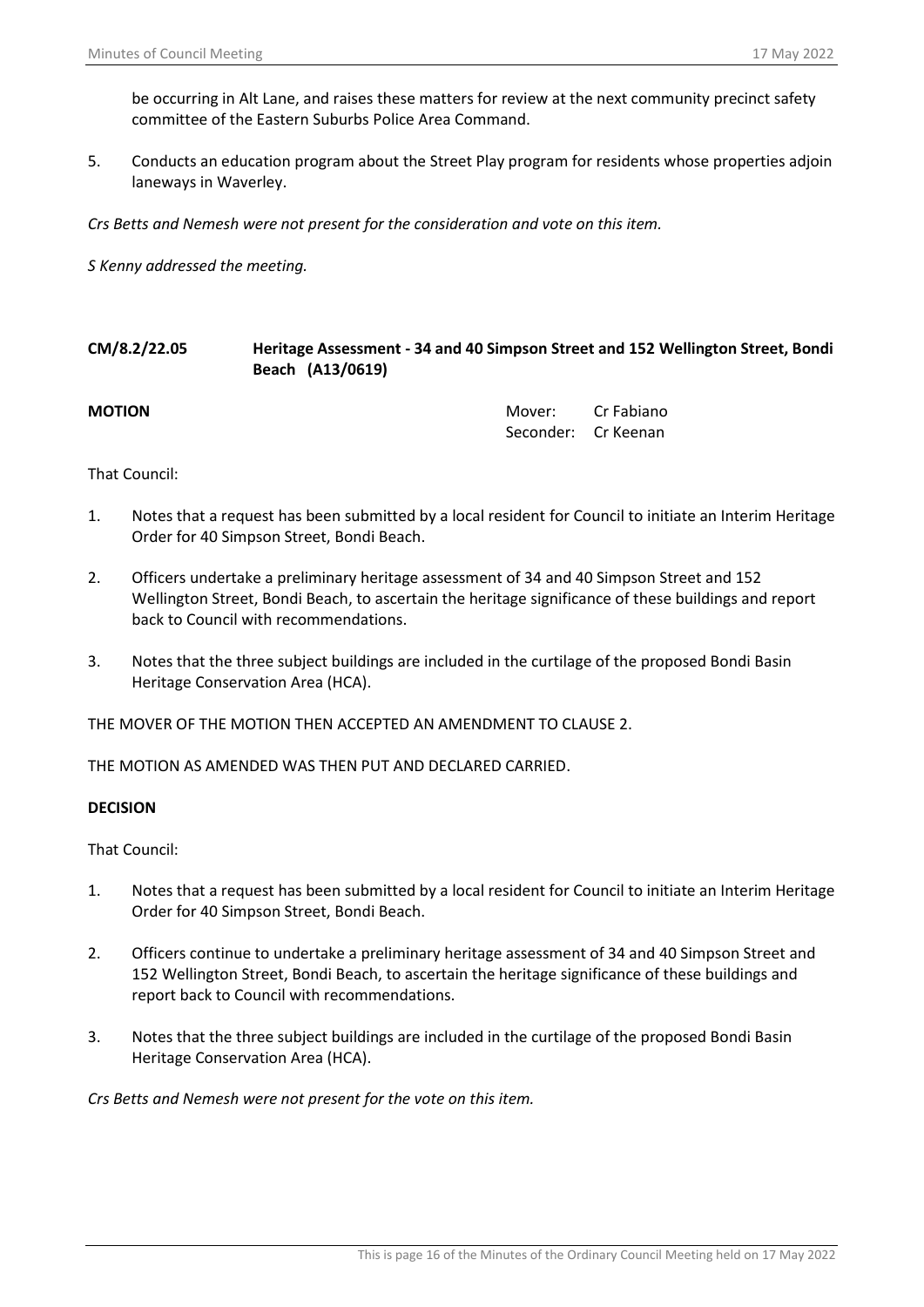# **CM/8.3/22.05 Raised Pedestrian Crossings - Dover Heights (A14/0145)**

## **MOTION / UNANIMOUS DECISION MOTION 1 MOVER 1 MOVER CELEWIS**

Seconder: Cr Masselos

That Council:

- 1. Investigates installing a raised pedestrian crossing:
	- (a) In Blake Street, Dover Heights, at the Military Road intersection.
	- (b) Opposite Dudley Page Reserve, Dover Heights.
- 2. Identifies a funding source for the construction of the raised pedestrian crossings.
- 3. Receives a report with recommendations and an implementation timeline.

*Crs Betts and Nemesh were not present for the vote on this item.*

# **9. Questions with Notice**

There were no questions with notice.

# **10. Urgent Business**

There were no items of urgent business.

# **11. Closed Session**

**CM/11/22.05 Closed Session**

**MOTION / DECISION**  MOTION / DECISION **MOTION CR** Mover: Cr Masselos Seconder: Cr Keenan

# That:

- 1. Council moves into closed session to deal with the matters listed below, which are classified as confidential under section 10A(2) of the *Local Government Act* for the reasons specified:
	- CM/11.1/22.05 CONFIDENTIAL REPORT Bus Shelter Advertising and Maintenance Procurement Exemption

This matter is considered to be confidential in accordance with section 10A(2)(d)(i) of the *Local Government Act*, and Council is satisfied that discussion of the matter in an open meeting would, on balance, be contrary to the public interest as it deals with commercial information of a confidential nature that would, if disclosed, prejudice the commercial position of the person who supplied it.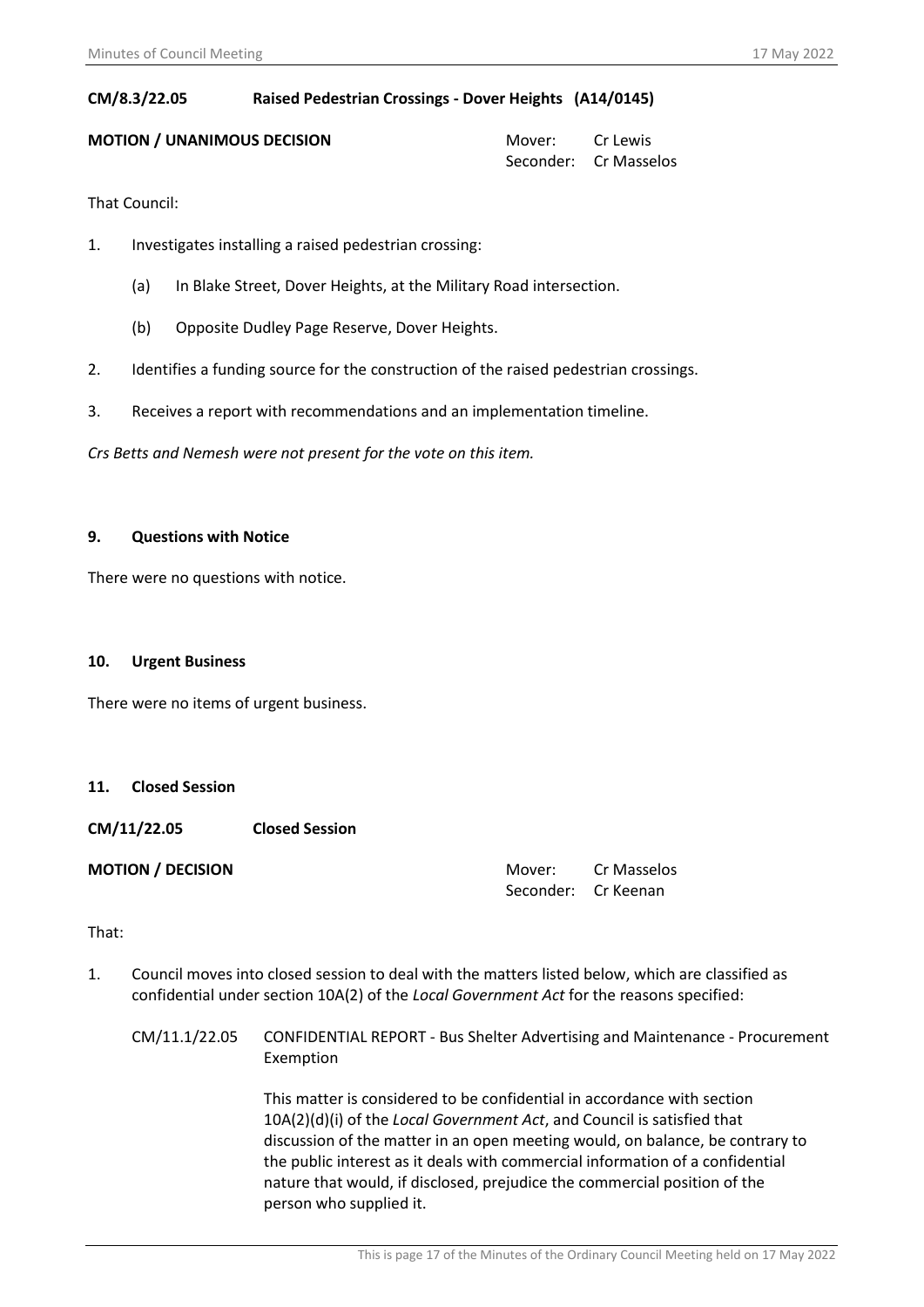## CM/11.2/22.05 CONFIDENTIAL REPORT - Bondi Pavilion Community Radio Station Licence

This matter is considered to be confidential in accordance with section 10A(2)(d)(i) of the *Local Government Act*, and Council is satisfied that discussion of the matter in an open meeting would, on balance, be contrary to the public interest as it deals with commercial information of a confidential nature that would, if disclosed, prejudice the commercial position of the person who supplied it.

- 2. Pursuant to sections 10A(1), 10(2) and 10A(3) of the Local Government Act, the media and public be excluded from the meeting on the basis that the business to be considered is classified as confidential under section 10A(2) of the Local Government Act.
- 3. The correspondence and reports relevant to the subject business be withheld from the media and public as provided by section 11(2) of the Local Government Act.

*Crs Betts and Nemesh were not present for the vote on this item.*

*At 8.52 pm, Council moved into closed session and adjourned for a short break.* 

*At 8.54 pm, the meeting resumed in closed session.* 

# **CM/11.1/22.05 CONFIDENTIAL REPORT - Bus Shelter Advertising and Maintenance - Procurement Exemption (A04/0403)**

**MOTION / DECISION**  MOTION **MOTION CR** Murray Seconder: Cr Goltsman

That Council:

- 1. Treats the report as confidential in accordance with section 11(3) of the *Local Government Act 1993*, as it relates to a matter specified in section 10A(2)(d)(i) of the *Local Government Act 1993*. The report contains commercial information of a confidential nature that would, if disclosed, prejudice the commercial position of the person who supplied it.
- 2. Notes that the COVID-19 pandemic and market volatility have resulted in extenuating circumstances that have prevented Council from tendering its bus shelter advertising and maintenance contract.
- 3. In accordance with section 55(3)(i) of the *Local Government Act 1993,* approves a short-term extension of its bus shelter advertising contract with JC Decaux until 12 June 2024.
- 4. Authorises the General Manager to complete negotiations and execute the necessary contractual arrangements.
- 5. Investigates opportunities for bus shelter upgrades, including advertising installations, with the findings to presented at a Councillor briefing session in preparation for a long-term contract.

*Cr Wy Kanak requested that his vote against the motion be recorded in the minutes.*

*Crs Betts and Nemesh were not present for the vote on this item.*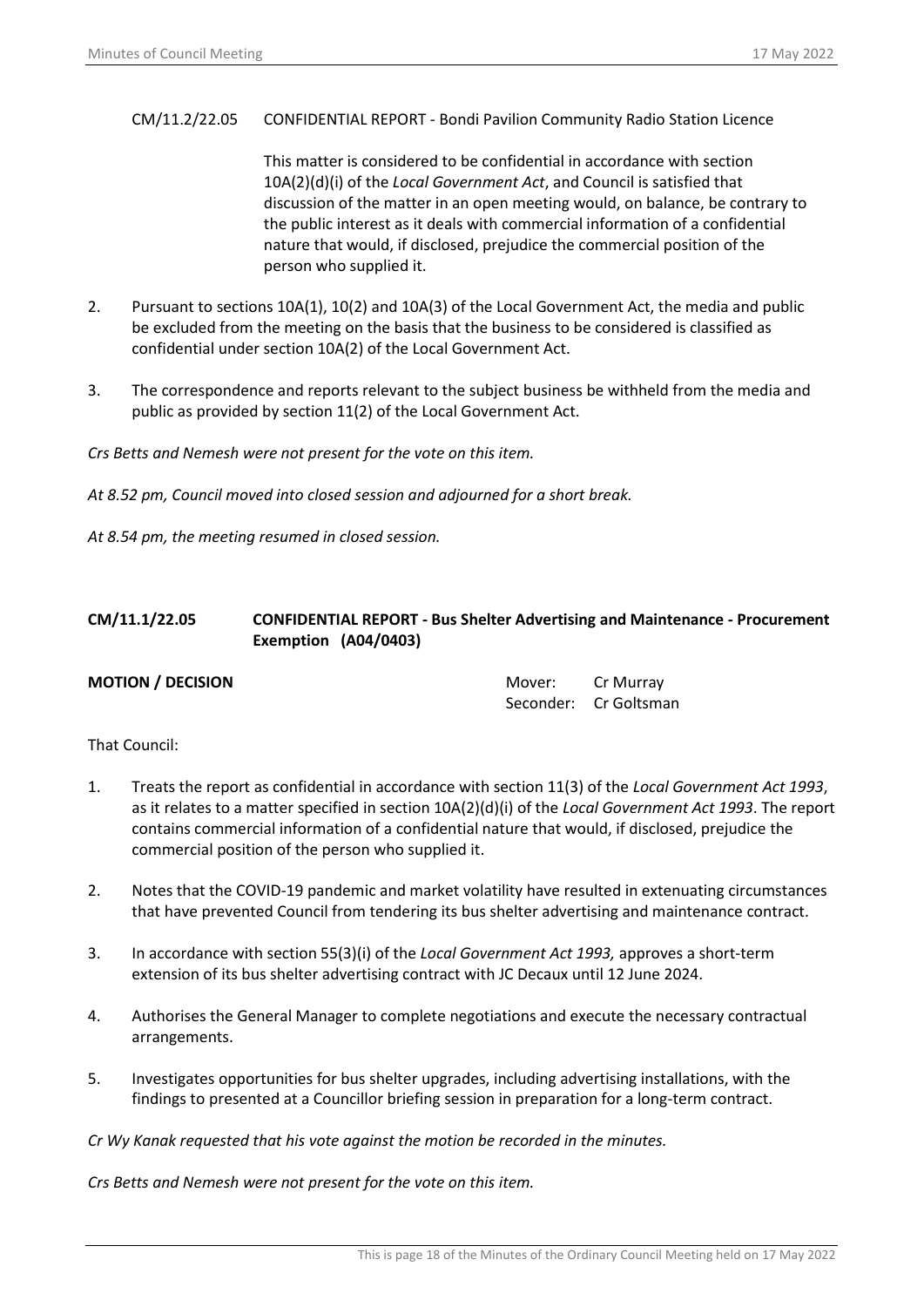# **CM/11.2/22.05 CONFIDENTIAL REPORT - Bondi Pavilion Community Radio Station Licence (A22/0084)**

*The Mayor, Cr Masselos, declared a significant non-pecuniary interest in this item and informed the meeting that she is interviewed every three weeks on Eastside Radio. Cr Masselos vacated the chair and was not present at, or in sight of, the meeting for the consideration and vote on this item. The Deputy Mayor, Cr Keenan, assumed the chair.*

**MOTION / DECISION MOTION Cr Lewis** Seconder: Cr Murray

That Council:

- 1. Treats the report as confidential in accordance with section 11(3) of the *Local Government Act 1993*, as it relates to a matter specified in section 10A(2)(d)(i) of the *Local Government Act 1993*. The report contains commercial information of a confidential nature that would, if disclosed, prejudice the commercial position of the person who supplied it.
- 2. Grants a licence to Eastside Radio to operate the Bondi Pavilion Community Radio Studio for three years with a two-year option, on the terms and conditions set out in the report.
- 3. Authorises the General Manager to complete negotiations and execute all necessary documentation to finalise the matter.

*Crs Fabiano and Wy Kanak requested that their votes against the motion be recorded in the minutes.*

*Crs Betts and Nemesh were not present for the vote on this item.*

# **12. Resuming in Open Session**

# **CM/12/22.05 Resuming in Open Session**

**Mover:** Cr Masselos Seconder: Cr Murray

That Council resumes in open session.

*At 9.07 pm, Council resumed in open session.*

*Crs Betts and Nemesh were not present for the vote on this item.*

# *Resolutions from closed session made public*

*In accordance with clause 14.21 of the Waverley Code of Meeting Practice, when the meeting resumed in open session the chair announced the resolutions made by Council while the meeting was closed to members of the public and the media.*